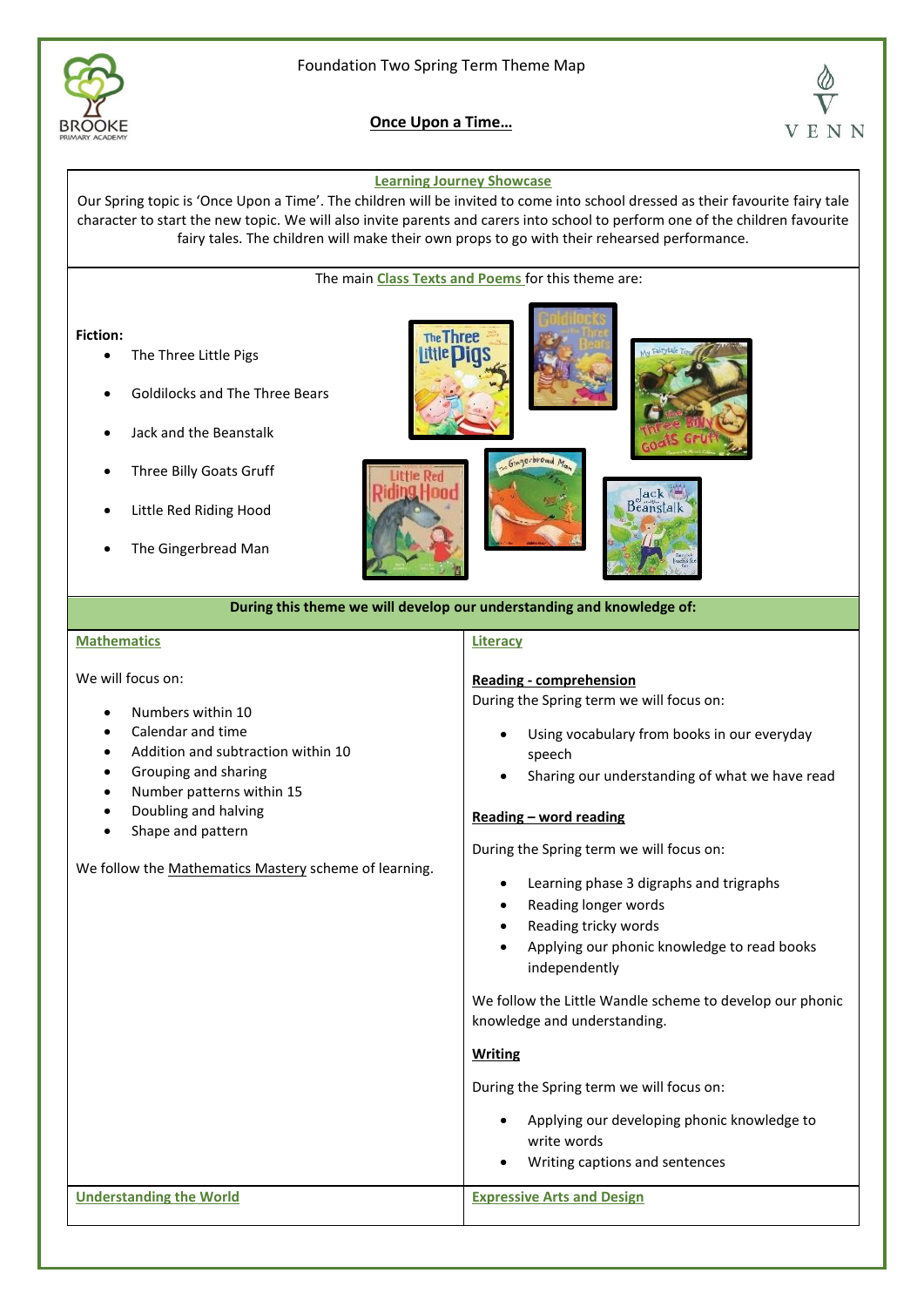



| <b>IROOKE</b>                                                                                                                                                                                                                                                                                                                                                                                                                                                                                                                                                      | E<br>N                                                                                                                                                                                                                                                                                                                                                                                                                                                                                                                                                                                                                                                                                                                                                                                                                                                                                                                                      |
|--------------------------------------------------------------------------------------------------------------------------------------------------------------------------------------------------------------------------------------------------------------------------------------------------------------------------------------------------------------------------------------------------------------------------------------------------------------------------------------------------------------------------------------------------------------------|---------------------------------------------------------------------------------------------------------------------------------------------------------------------------------------------------------------------------------------------------------------------------------------------------------------------------------------------------------------------------------------------------------------------------------------------------------------------------------------------------------------------------------------------------------------------------------------------------------------------------------------------------------------------------------------------------------------------------------------------------------------------------------------------------------------------------------------------------------------------------------------------------------------------------------------------|
| We will be:                                                                                                                                                                                                                                                                                                                                                                                                                                                                                                                                                        | We will be:                                                                                                                                                                                                                                                                                                                                                                                                                                                                                                                                                                                                                                                                                                                                                                                                                                                                                                                                 |
| Planting seeds and caring for growing plants<br>Describing what we see, hear and feel whilst<br>outside<br>Exploring the natural world around us<br>$\bullet$<br>Comparing and contrasting characters, past and<br>present<br>Understanding the effect of changing seasons on<br>$\bullet$<br>the natural world around us<br>Using simple maps, looking at Thorne and<br>٠<br>Doncaster<br>Baking gingerbread men<br>٠<br>Making porridge<br>٠<br>Experimenting when building bridges<br>Experimenting with floating and sinking materials<br>when creating a boat | Constructing using a range of materials - den<br>building<br>Exploring different construction<br>$\bullet$<br>techniques/Joining Materials - House for the<br>Three Little Pigs / Bridge for Billy Goats/ boat for<br>the Gingerbread Man<br>Making a fairy tale puppet<br>Holding a fairy tale dress up day - role play<br>Completing the Charanga Music Spring 1 unit -<br>'Everyone!'<br>Completing the Charange Music Spring 2 unit -<br>'Our World'<br>We follow the Charanga scheme of learning for music                                                                                                                                                                                                                                                                                                                                                                                                                             |
| <b>Personal, Social and Emotional Development:</b>                                                                                                                                                                                                                                                                                                                                                                                                                                                                                                                 | <b>Communication and Language</b>                                                                                                                                                                                                                                                                                                                                                                                                                                                                                                                                                                                                                                                                                                                                                                                                                                                                                                           |
| We will be:<br>Describing ourselves in positive terms<br>Working together/taking turns<br>Demonstrating resilience and perseverance when<br>facing challenges<br>Working together/taking turns<br>$\bullet$<br>Following rules and routines<br>٠<br>Developing relationships with adults and peers<br>We follow the school's 'Jigsaw' PSE programme: Dreams<br>and Goals and Healthy Me<br><b>Physical Development</b>                                                                                                                                             | We will develop our listening, understanding and speaking<br>skills by:<br>Knowing why it is importuning to listen<br>Learning new vocabulary and using it throughout<br>the day/week/half term<br>Listening and talking about stories to build<br>$\bullet$<br>familiarity and understanding<br>Retelling stories and using the story language<br>within our talk<br>Using new vocabulary in different contexts<br>Listening carefully to rhymes and songs, paying<br>attention to how they sound<br>Learning rhymes, poems and songs and engaging<br>in stories<br>Asking questions to find out more and to check our<br>own understanding<br>Articulating our ideas and thoughts in well-formed<br>sentences, connecting their ideas with<br>conjunctions<br>Describing events in some detail<br>Using talk to help work out problems and organise<br>thinking and activities<br>Explaining how things work and why they might<br>happen |

We will develop physically through:

- Weekly adult directed Physical Education lessons using the IPEP scheme of work.
	- During Spring 1 we will focus on Gymnastics and follow the Balance unit.
	- During Spring 2 we will focus on Dance and follow the Fictional Characters unit.